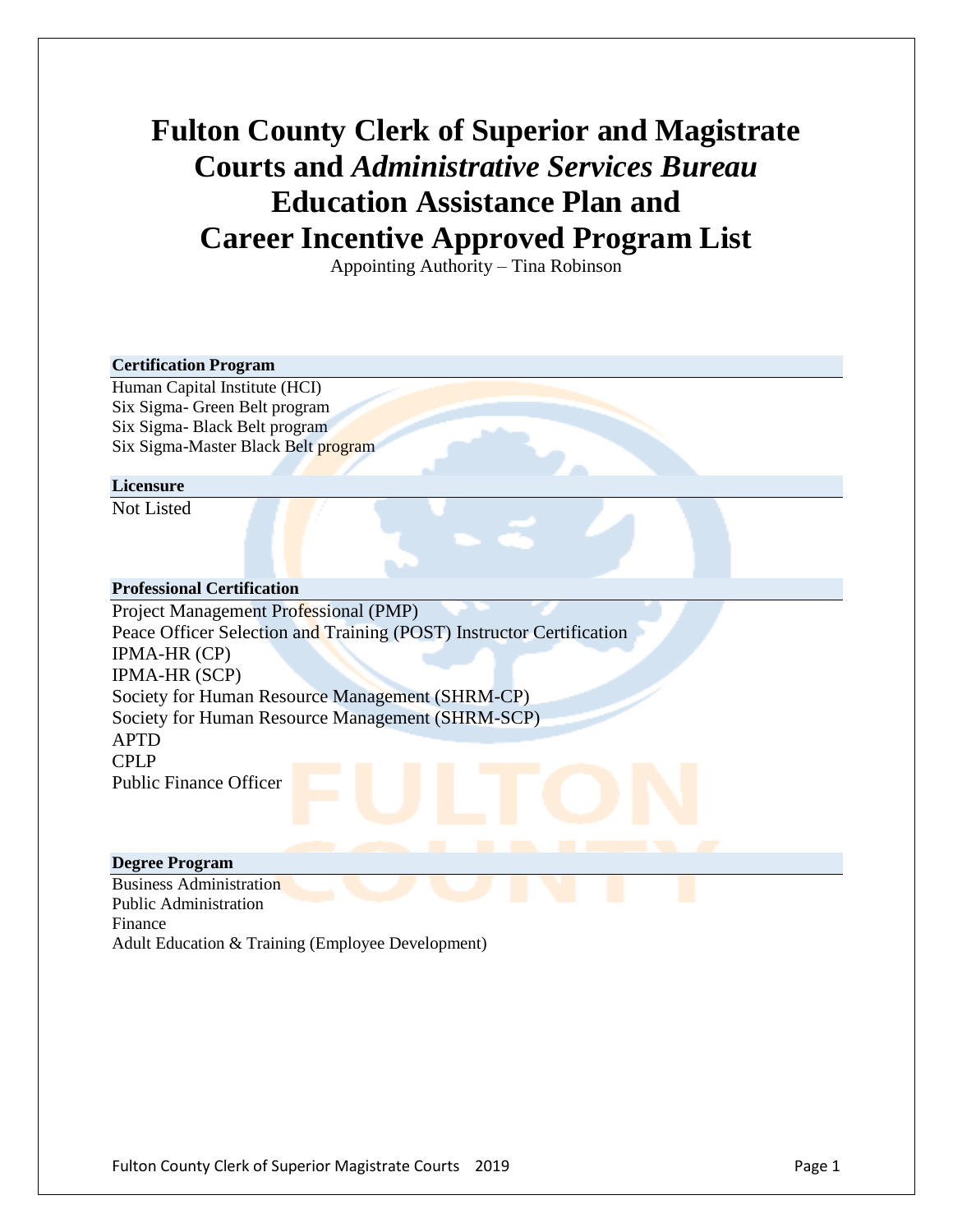# **Fulton County Clerk of Superior and Magistrate Courts and** *Fiscal Division* **Education Assistance Plan and Career Incentive Approved Program List**

Appointing Authority – Tina Robinson

## **Certification Program**

None Listed

## **Licensure**

Not Listed

## **Professional Certification**

Certified Government Financial Manager (CGFM) Certified Treasury Professional (CTP) Certified Management Account (CMA)- Institute of Management Accountants Local Finance Officer (LFO) - Carl Vinson Institute Certified Public Accountant (CPA)

## **Degree Program**

Associate, Bachelors or Masters degree with a focus in Finance or Accounting Associate, Bachelors or Masters degree with a focus in Business Administration